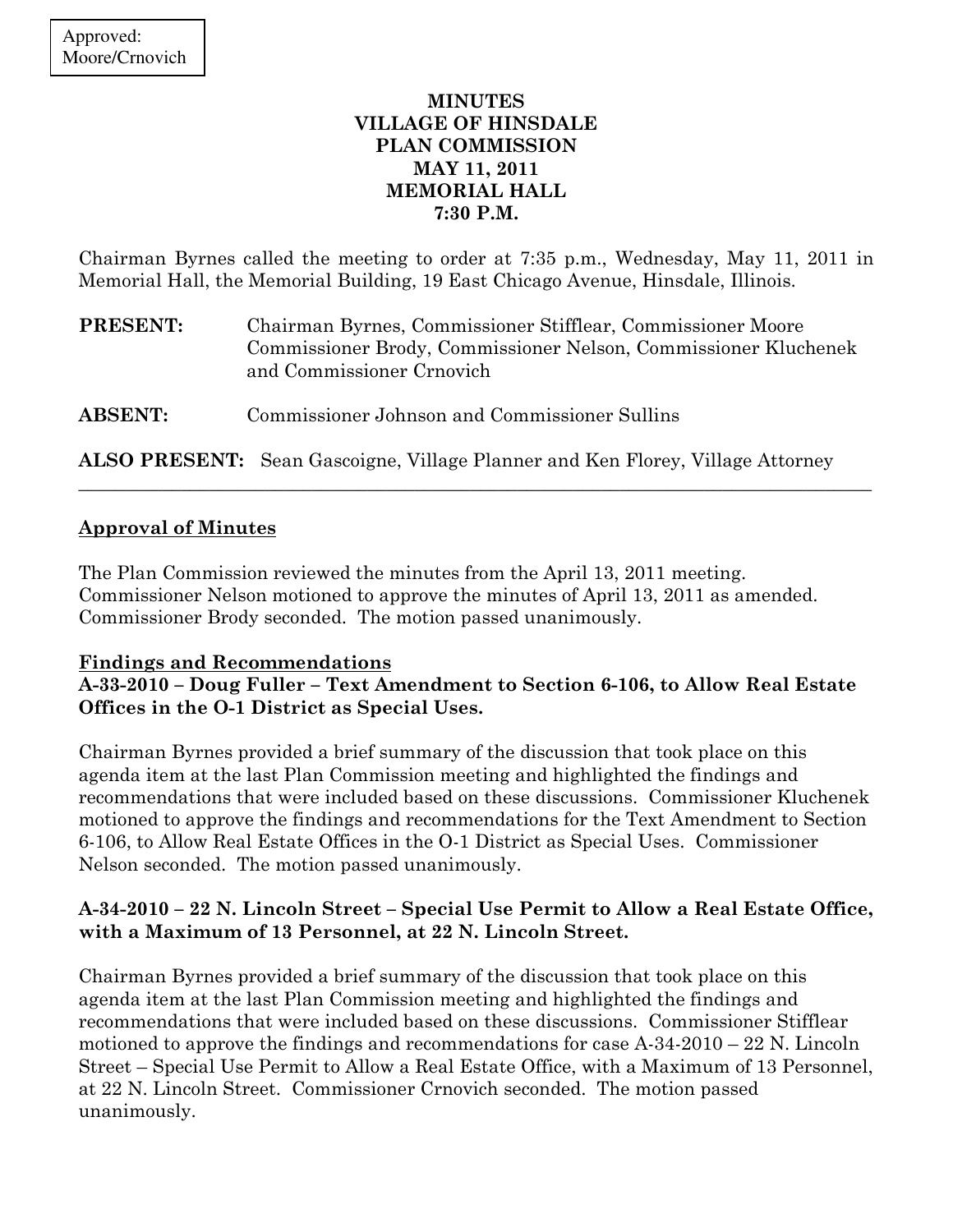# **Plan Commission Minutes May 11, 2011**  Scheduling of Public Hearings

A-11-2011 – Text Amendment to Article III, Section 3-110 of the Hinsdale Zoning Code as it relates to the Elimination of the Floor Area Ratio Requirement for New Single-Family Residences that Receive Design Review Approval from the Design Review Commission.

Chairman Byrnes stated the public hearing would be scheduled for June 8, 2011.

# Public Hearings

A-05-2011 – 10 N. Washington Street – Eden Supportive Living – Special Use for a Planned Development, Special Use for a Personal Care Facility and Exterior Appearance Site Plan Review.

Chairman Byrnes introduced the case and summarized the Commission's discussions from April. He indicated that it was the Commission's position that this was a new Planned Development and that they should assume this as they discuss.

Mitch Hamblet introduced himself and began with a presentation of the information requested by Commission at the April meeting. He presented the proposed landscape plan and discussed several of the plant varieties that would be introduced to the site, as well as several areas they would clean up and improve. He provided the Commission with a presentation board containing picture samples of all the existing and proposed plant material.

Commissioner Moore complimented Mr. Hamblet.

Mr. Hamblet explained that they had a very good working relationship with the landscaping contractor and had used them on some of their other facilities. He then went on to summarize the existing parking conditions and then offered three different scenarios they had proposed. He then explained that any three of the scenarios would provide the 35 required spaces eliminating the need for a parking variation. Mr. Hamblet then asked if there were any questions.

Commissioner Nelson questioned how many spaces the applicant anticipated using.

Mr. Hamblet indicated 10-15 maximum at peak hours and the first used would likely be those under the building.

Commissioner Moore asked for clarification on deliveries and Mr. Hamblet identified where the existing loading space was. She then indicated that she preferred the parking option with all the parking spaces being at 45 degrees.

Commissioner Stifflear asked Village Planner Gascoigne his position on the best parking scenario.

Mr. Gascoigne indicated that in terms of circulation and the configuration of the lot, he agreed with Commissioner Moore that the 45 degree option seemed the most viable. He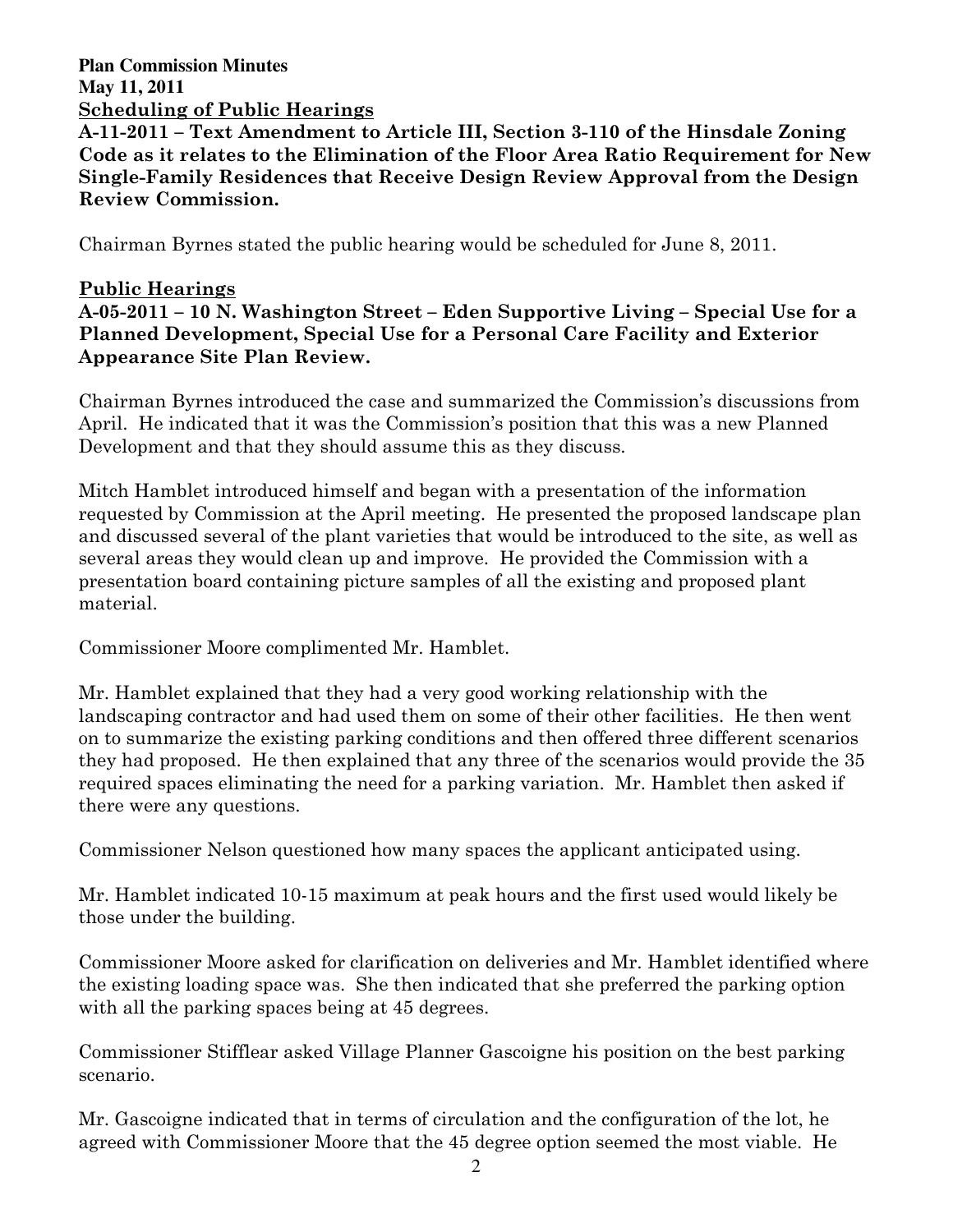then clarified that the applicant will be required to provide two handicap spaces, but doing so would still allow them to be code compliant on the recommended parking scenario.

General discussion ensued regarding the location of the second handicap spot and Mr. Hamblet indicated they would locate it as close to the building as possible.

Commissioner Kluchenek asked how many employees they anticipated during peak hours.

Mr. Hamblet indicated they would estimate 12 and the most logical location for them to park would be under the building, leaving the parking lot for guests.

Chairman Byrnes asked Mr. Hamblet to revisit the concept of "private-pay" and to elaborate on the extensiveness of the required background checks.

Mr. Hamblet identified all the required background checks necessary for every potential resident within the facility.

Chairman Byrnes questioned the typical length of residency and the implications of residents running out of money.

Mr. Hamblet identified the multiple scenarios and indicated that the best option for them would be to locate them at another Edens that offered supportive living and different financial options.

Commissioner Brody asked additional questions of the proposed business model and what options the residents had in regards to aging.

Mr. Hamblet summarized the differences and identified various options.

Commissioner Brody questioned if Edens was the only agency with this niche.

Mr. Hamblet explained that the only other organization similar to theirs was specifically created for the blind.

General discussion ensued regarding the Eden's business model and Mr. Hamblet explained that they are the only model that provides this level of service and is available to a certain number of individuals under the age of 55.

Commissioner Stifflear introduced the applicant's cost report and identified an area of the report that broke down the resident's percentage of private pay versus the percentage of financial aid the resident received and asked if the same would be required by the state here.

Mr. Hamblet indicated that they would not and stated that this facility would be assisted living, not supportive, 100% private pay and would not allow any financial aid. He then explained that what they were seeing was for one of their supportive living facilities, which under the licensing allows for financial aid, whereas here it would not.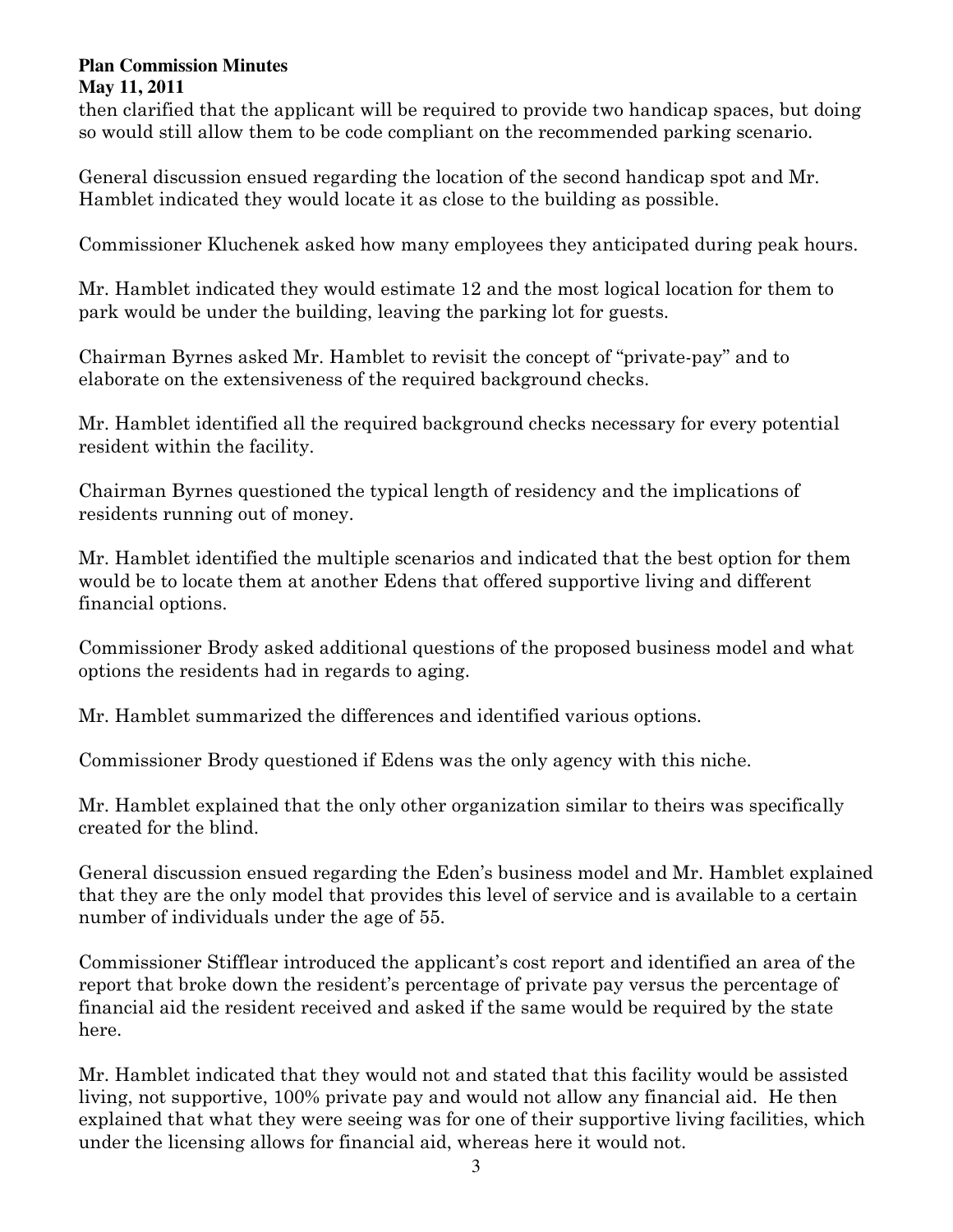Commissioner Crnovich asked why the state had stopped issuing SLF licenses.

Mr. Hamblet indicated that it was largely due to money and the state's financial situation.

Commissioner Stifflear questioned how the Village would monitor the private pay concept.

Mr. Hamblet indicated that under their licensing, they wouldn't even be eligible for financial aid.

Mr. Kluchenek confirmed that in terms of the use, the state would have authority over that.

Mr. Hamblet stated that generally, the Village would maintain jurisdiction over the building and physical aspects of the site, while the state would maintain control and inspections of the operational and licensing aspects of the business. He then indicated that the state maintains very strict regulations and rigorous inspections and audits.

Chairman Byrnes questioned where the potential residents would be drawn from and if there was a demand for this type of use.

Mr. Hamblet indicated that there was a huge need for this use. He stated that they would start by marketing towards Hinsdale residents, but that no matter where they came from, it would likely be an affluent community due to the cost. He also indicated that some could come from Manor Care in Hinsdale and other similar facilities in the surrounding communities because they were only in those locations due to a lack of availability for the care that Edens provides. He then provided examples of other groups that would likely utilize this type of facility and the costs associated with living independently versus their facility.

Commissioner Kluchenek asked what the difference was between Eden's and a facility like Manor Care.

Mr. Hamblet indicated that Manor Care was skilled living similar to that of a nursing home where Edens insists on being more residential.

Commissioner Kluchenek asked what the typical cost of a room at Edens would be.

Mr. Hamblet stated it is generally between \$3,000 and \$4,500 a month, but could be more expensive if the resident had additional needs. He then indicated that while it seemed expensive, it would still be substantially cheaper than trying to sustain this level of care on your own.

Chairman Byrnes confirmed the potential demand for this type of use and explained that there have also been other proposals for this site.

Mr. Hamblet acknowledged Chairman Byrnes statement and indicated that they would not be investing the amount of money they had if they didn't feel there was a need for this.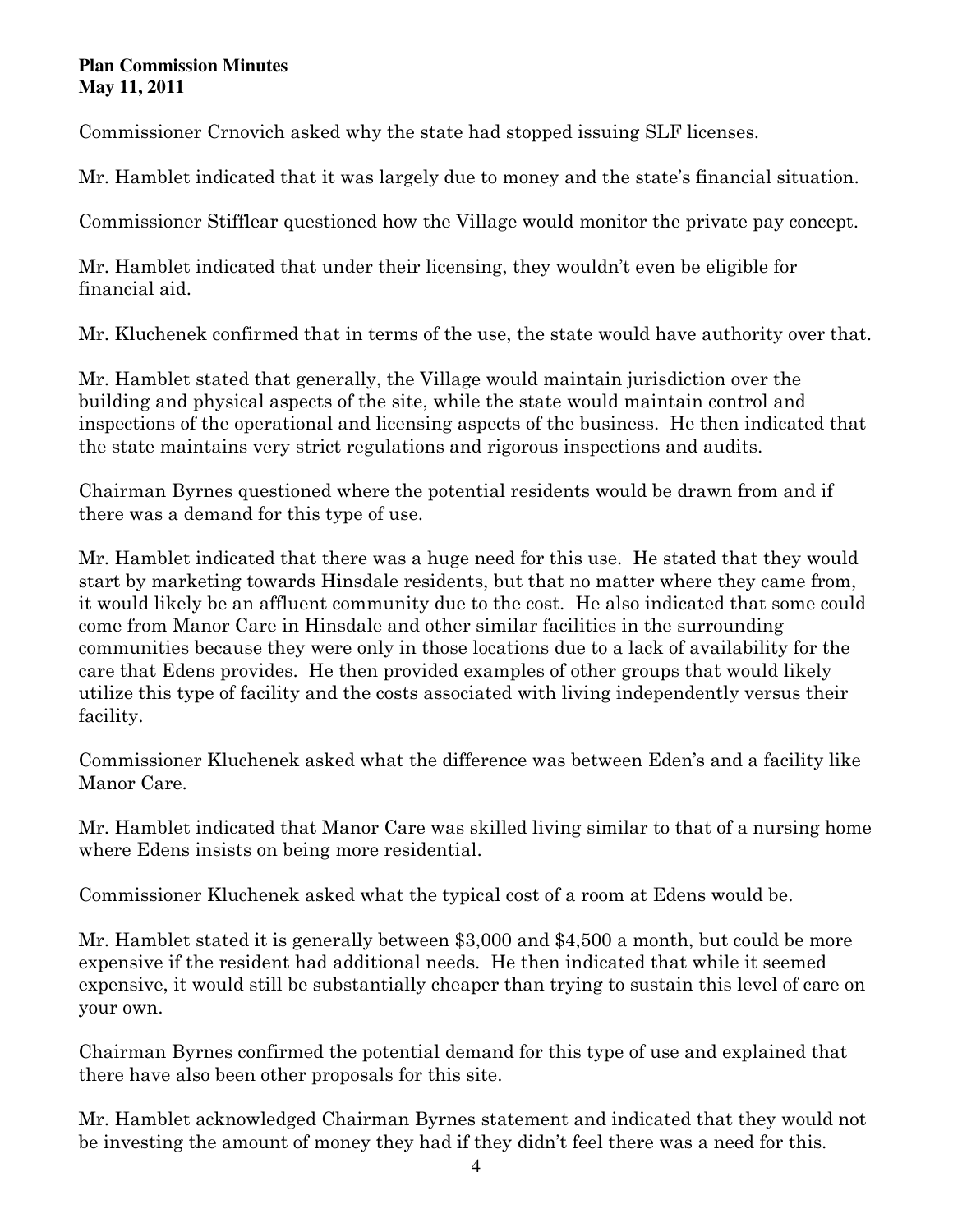Beyond that, they felt that this site was a perfect fit and that the building was designed for their use.

Chairman Byrnes questioned if these could also be residents of surrounding communities such as Western Springs and Clarendon Hills.

Mr. Hamblet confirmed and indicated it would be reasonable to assume that most would come from this immediate area since most residents would want to keep their family near by.

Commissioner Crnovich asked about the Champaign and South Shore facilities and if they were assisted or supportive living.

Mr. Hamblet indicated they were both supportive living.

Commissioner Stifflear questioned if they could operate the facility with a reasonable economic profit at 70 units instead of the 82.

Mr. Hamblet indicated that it wasn't desirable.

General discussion ensued regarding the existing units, their approximate square footage and accessibility requirements.

Chairman Byrnes asked if anyone else would like to speak.

Dennis Parsons introduced himself and expressed his support for the project. He indicated that he was amazed at how perfectly this proposal would fit right into not only the existing building, but also the community. He stated that he had looked at several options for this site and the only option that worked with the zoning was three single-family homes. He indicated that there was no doubt in his mind that Edens would bring in quality residents and that Hinsdale should welcome this project.

Chairman Byrnes questioned closing the public hearing and Mr. Florey suggested keeping the hearing open until the Commission was ready to vote.

Commissioner Moore expressed her increased comfort with the existing facility now that staff was able to locate existing elevations.

Commissioner Nelson confirmed that the elevations were not changing and the only modifications were cosmetic and internal.

Mr. Hamblet confirmed.

Commissioner Stifflear applauded the applicant for the degree of progress they had made and the quality of the project, but stated that he still struggled with the inability for the applicant to dedicate open space.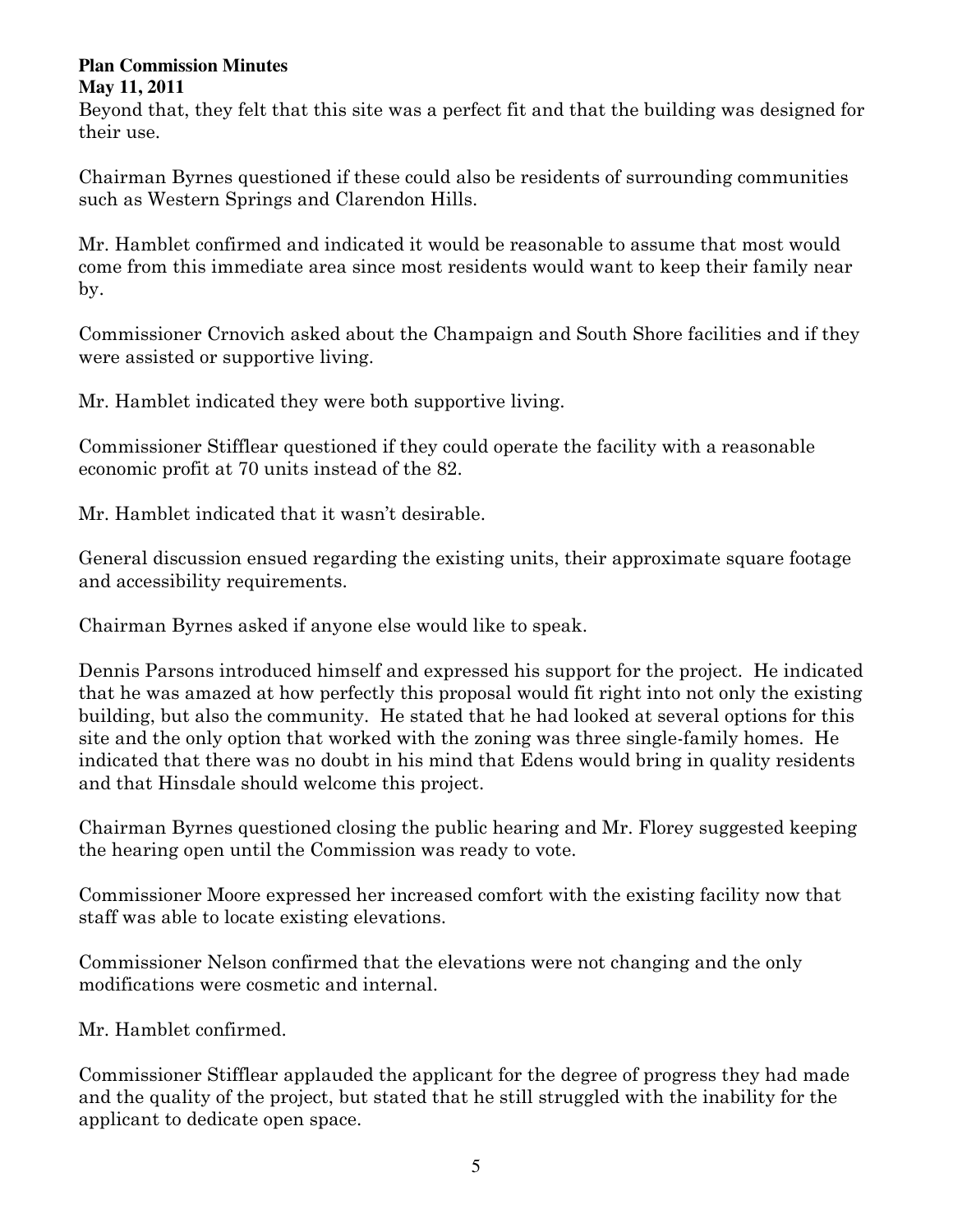Mr. Hamblet indicated that short of tearing down portions of the existing buildings they could not provide additional open space. He felt that in exchange, they really tried to overcompensate with the level of landscape improvements. He then stated that this proposal brings far more to the Village in terms of benefits, than just another business. He explained other involvement these facilities have within the community.

Commissioner Crnovich expressed her concerns with this project satisfying the objectives for a Planned Development and summarized specific sections of the code.

Commissioner Moore appreciated the concerns but stated that she felt this was more of a reuse rather than a redevelopment. She then indicated that short of the open space requirement, which she didn't see how they could meet, she felt the applicant had satisfied the other requirements. She expressed her concerns with what could go in this location and thought that there was a way to make this proposal work because it was a good project.

Commissioner Kluchenek asked Commissioner Crnovich what her suggestion would be to bring the project into compliance.

Commissioner Crnovich indicated she didn't think there was one.

Commissioner Brody agreed that there wasn't a solution but that the applicant had presented a strong case for the use of the facility. He appreciated the guidelines but stated that at some point they needed to acknowledge the uniqueness of the situation.

Commissioner Kluchenek asked if the applicant had any suggestions.

Mr. Hamblet stated that there wasn't a lot short of tearing down the building.

Mr. Stifflear questioned if that was a feasible option and expressed concern that the Village was not getting near enough considering the standards that they would be relaxing. He stated that personally, he felt his hands were tied when applying the standards.

Mr. Hamblet suggested further improving a relatively non-accessible area of the site and opening it up for public use.

General discussion ensued and Commissioner Stifflear indicated that he did not feel that the applicant had gone far enough to meet the standards of contributing open space.

Mr. Parsons suggested that rather than demolition, the code provides the applicant the option of providing a fee-in-lieu of open space so why not have the applicant contribute to another landscape or reforestation project where the Village is cash strapped.

Suzanne Lennox introduced herself and stated that they lived a half a block away and were in support of the proposal. She identified several other vacant projects in town and expressed the need for this property to be used.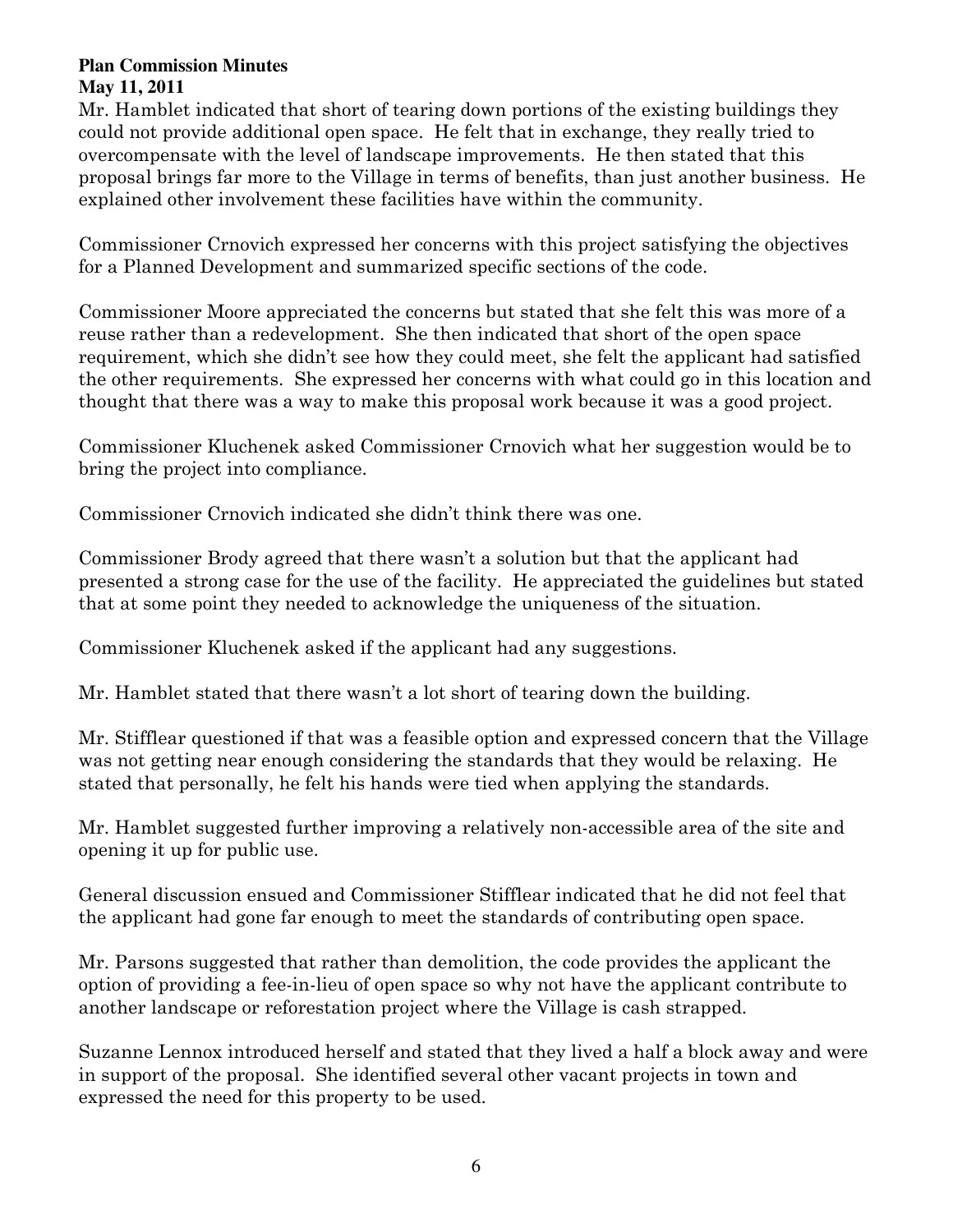Commissioner Moore indicated that she had read through the sections called out by Commissioner Crnovich and with the exception of open space, she could come up with a justification for each and every one of the criteria required by the code and that she felt they could get by the open space issue.

Commissioner Nelson agreed and added that not only are they preserving the existing open space, they are improving the quality of it. He felt that they needed to move this proposal forward as quickly as possible.

Commissioner Kluchenek agreed with Commissioner Moore and indicated that a certain level of pragmatism needed to be injected since they were using existing structures. He indicated that while he was comfortable with the project, he wanted the applicant to understand why some of the requests by the Commission were made and that they needed to exercise their responsibility to at least consider all options.

Chairman Byrnes offered his thoughts and expressed concerns with need for this type of facility, as well as the residents not being from Hinsdale. He expressed concerns with the location of the facility and the lack of contributions being received for the degree of waivers being requested.

Commissioner Kluchenek questioned whether there was anything that could be done to increase open space without tearing down the building, which wasn't even a consideration.

Joyce Skoog stated that while you wouldn't be creating more open space, removing certain portions of fence on the property that currently restrict access, would open up for more usable open space and would be available to the community.

Commissioner Crnovich indicated she is in favor of reuse of buildings but that they are still bound by the requirements of the code.

Chairman Byrnes confirmed that the Commission could proceed with the cash contribution route as well.

Jane Grimm indicated that since closing, several non-viable proposals have come to pass. She offered her thoughts on the future of the property and indicated that if this proposal did not pass, the site would sit vacant.

Commissioner Stifflear questioned the ownership and then stated that the current owner is an active developer who purchased the property strategically to redevelop it, so to say it will stay vacant, was not a fair statement.

Ms. Grimm indicated that the owner had originally had conversations with the Village and concluded that it was not economically feasible for them to redevelop the property. She indicated that since then, they have cooperated fully with both Washington Square and Edens, rather than going into foreclosure on the property.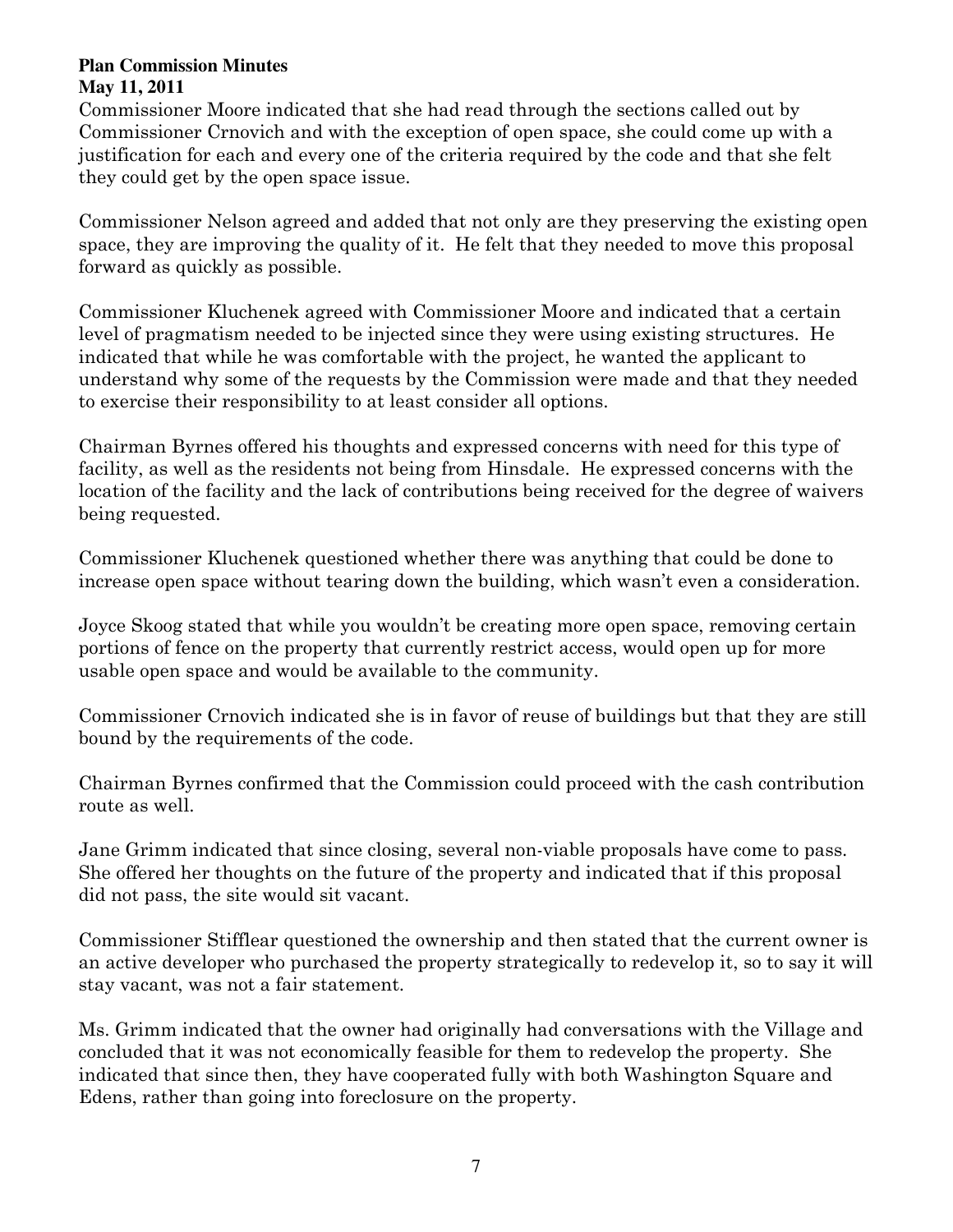Carol Wroble indicated that she is the personal contact with HSA and that she could assure the Commission there was no plan on their part to redevelop the property because they could not get the density to make it financially feasible.

Chairman Byrnes appreciated the Commissions concerns regarding open space contribution and summarized the excerpt of the code pertaining to it. He stated that the concerns were on the record, but as the code states it's really the Boards decision whether to accept a cash contribution in lieu of the land contribution. He then summarized the votes that needed to be taken and confirmed with the Village Attorney that he was proceeding appropriately.

Chairman Byrnes summarized the standards and expressed interest in seeing the license criteria set forth by the applicant, included in the ordinance.

Mr. Florey indicated that it had already been noted and would be included. He also indicated that the additional concerns addressed would also be included in the ordinance.

General discussion ensued regarding clarification to the proposed ordinance changes and the motion.

Commissioner Nelson motioned for the approval of a Special Use Permit for a Personal Care Facility and a Special Use Permit for a Planned Development, as detailed in the draft ordinance as amended, for the property at 10 N. Washington. Commissioner Moore seconded. The motion passed 4-3 with the following vote: Ayes: Commissioner Kluchenek, Commissioner Moore, Commissioner Nelson and Commissioner Brody. Nays: Commissioner Stifflear, Chairman Byrnes, Commissioner Crnovich.

Commissioner Nelson motioned to disapprove the Site Plan subject to the parking lot striping plan which included all parking spaces at 45 degrees and a second handicap spot, for the existing facility located at 10 N. Washington Street. Commissioner Brody seconded. The motion failed 5-2 with the following vote; Ayes: Commissioner Stifflear and Commissioner Crnovich. Nays: Commissioner Kluchenek, Commissioner Moore, Commissioner Nelson, Chairman Byrnes and Commissioner Brody. The site plan was approved.

Commissioner Moore motioned for the approval of Exterior Appearance, for the existing facility located at 10 N. Washington Street. Commissioner Nelson seconded. The motion passed 5-2 with the following vote; Ayes: Commissioner Kluchenek, Commissioner Moore, Commissioner Nelson, Chairman Byrnes and Commissioner Brody. Nays: Commissioner Stifflear and Commissioner Crnovich.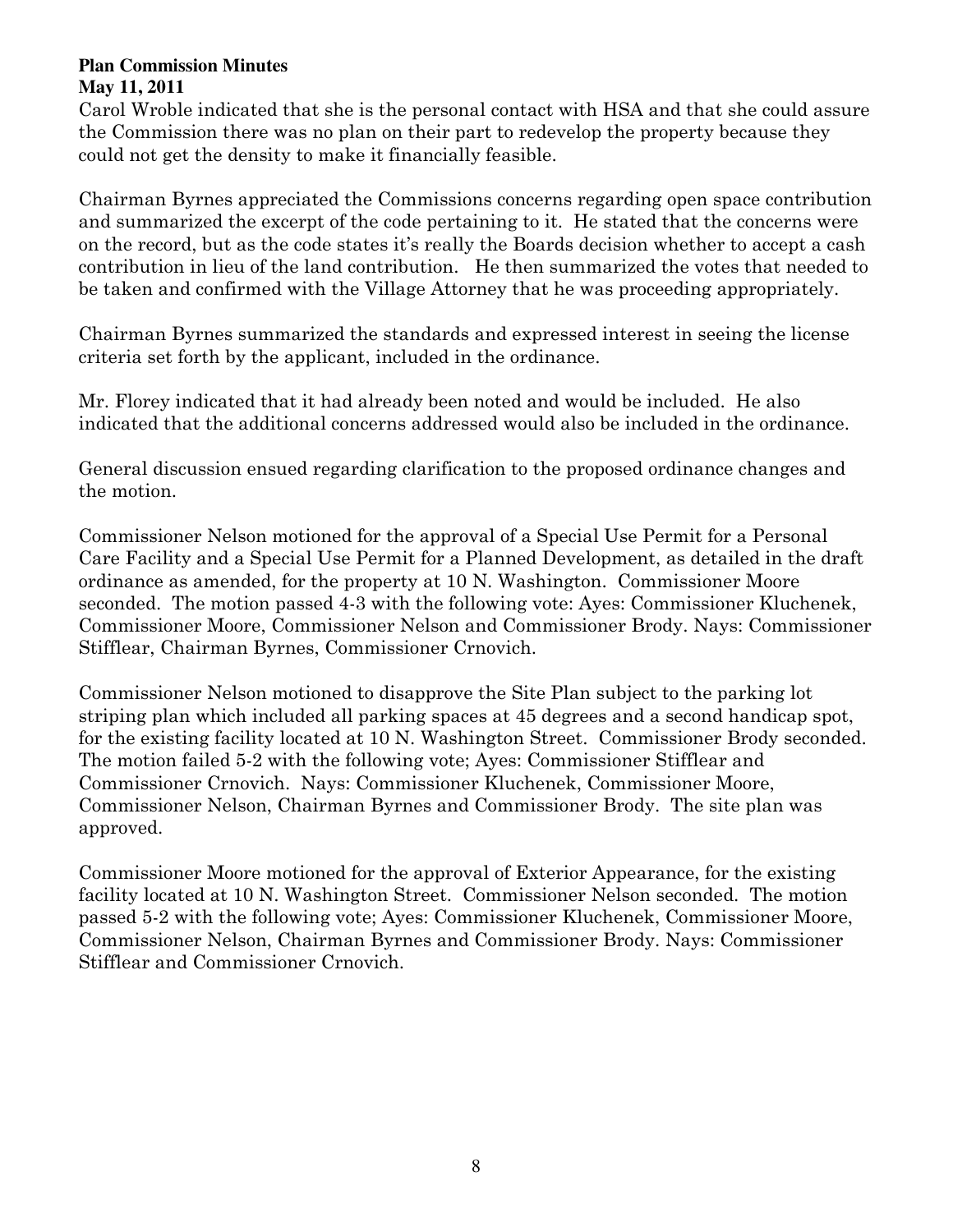Mr. Gascoigne recommended that the Commission discuss scheduling for approval of the Findings and Recommendations, for both of the cases on tonight's agenda due to limited availability of certain Commissioners for the June meeting.

Chairman Byrnes requested that staff consider continuing the text amendment for the Design Review Commission to the July meeting to receive a better turn out from the Commission.

Mr. Gascoigne confirmed he would check with Robb, but that it shouldn't be a problem.

The Commissioners agreed that they would prefer to maintain the June 8th meeting since they were able to confirm a quorum with the members in attendance.

Mr. Florey reminded the Commission that they needed four affirmative votes for the Findings and Recommendations and they could potentially lose one of their affirmative votes given the responses for who would not be attending. He indicated that some Commissioners carry their vote from the motion on to the findings and some will switch there vote to approve the decision and he just wanted to account for both contingencies.

Commissioner Stifflear indicated that provided the findings properly reflected the Commission's decision, he would likely vote in favor of the findings.

Commissioner Crnovich agreed.

# A-08-2011 – 149 E. Ogden (BP) – Design Review Overlay Permit, Special Use for Carryout and Exterior Appearance/Site Plan Review for a New Quick Serve Restaurant Facility.

Chairman Byrnes introduced the case and asked if the applicant was present.

Mario Spina, representative for Parent Petroleum introduced himself and summarized the proposal.

Commissioner Stifflear confirmed the location of the existing and proposed garbage enclosures.

General discussion ensued regarding the dumpster locations and garbage pick-up

Chairman Byrnes asked if the existing green space to the west of the building would be maintained.

Mr. Spina indicated that it would be reduced as a result of the outdoor seating and additional parking spaces proposed.

General discussion ensued regarding the use and potential traffic congestion being a safety concern.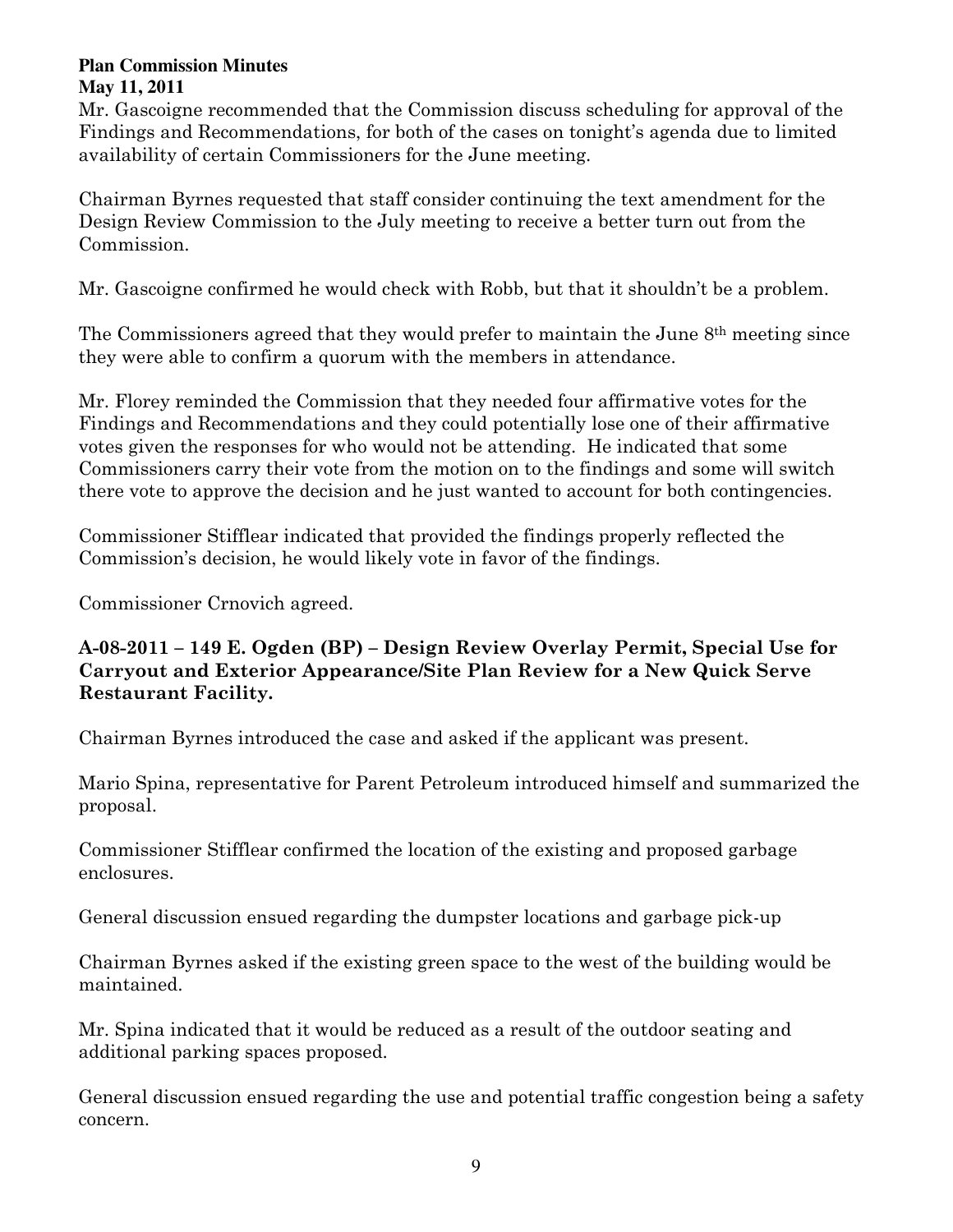Mr. Spina appreciated their concerns and explained that everything would be contained.

Commissioner Stifflear expressed concerns with the loss of green space to the west of the building and the fact that removing it would create the need for a variance.

Mr. Gascoigne clarified the variation requests for the Commissioners.

Chairman Byrnes reminded the Commissioners that the property was in the Design Review Overlay District. He felt that they had done a nice job with the brick work and design, but just wanted to make that clarification for the Commissioners.

Mr. Spina summarized the remainder of the improvements being proposed for the site.

Chairman Byrnes asked why they proposed three additional spots when the current layout meets the requirements.

Mr. Spina indicated that it was for the purpose of improved circulation.

Commissioner Kluchenek asked if there was any thought given to protecting the outdoor seating area from vehicles.

Mr. Spina indicated they certainly could.

General discussion ensued regarding examples of buffers that were appropriate.

Commissioner Stifflear asked Mr. Gascoigne to detail the variations the applicant would be requesting.

Mr. Gascoigne explained all of the necessary variations and why they would be required.

Commissioner Stifflear asked if the proposed trash enclosure would be the same size as the existing.

Mr. Spina indicated it would significantly smaller since the current one contains a lot of storage they didn't need. The proposed enclosure would be just for a garbage dumpster and would be located behind the building.

Chairman Byrnes asked Mr. Spina if they were associated with BP.

Mr. Spina indicated that the extent of their association is selling BP gas.

Chairman Byrnes questioned the likelihood of eliminating the three additional parking spots and maintaining the green space.

General discussion ensued and the Commissioners agreed that they would prefer to eliminate the three spaces and maintain the existing green space.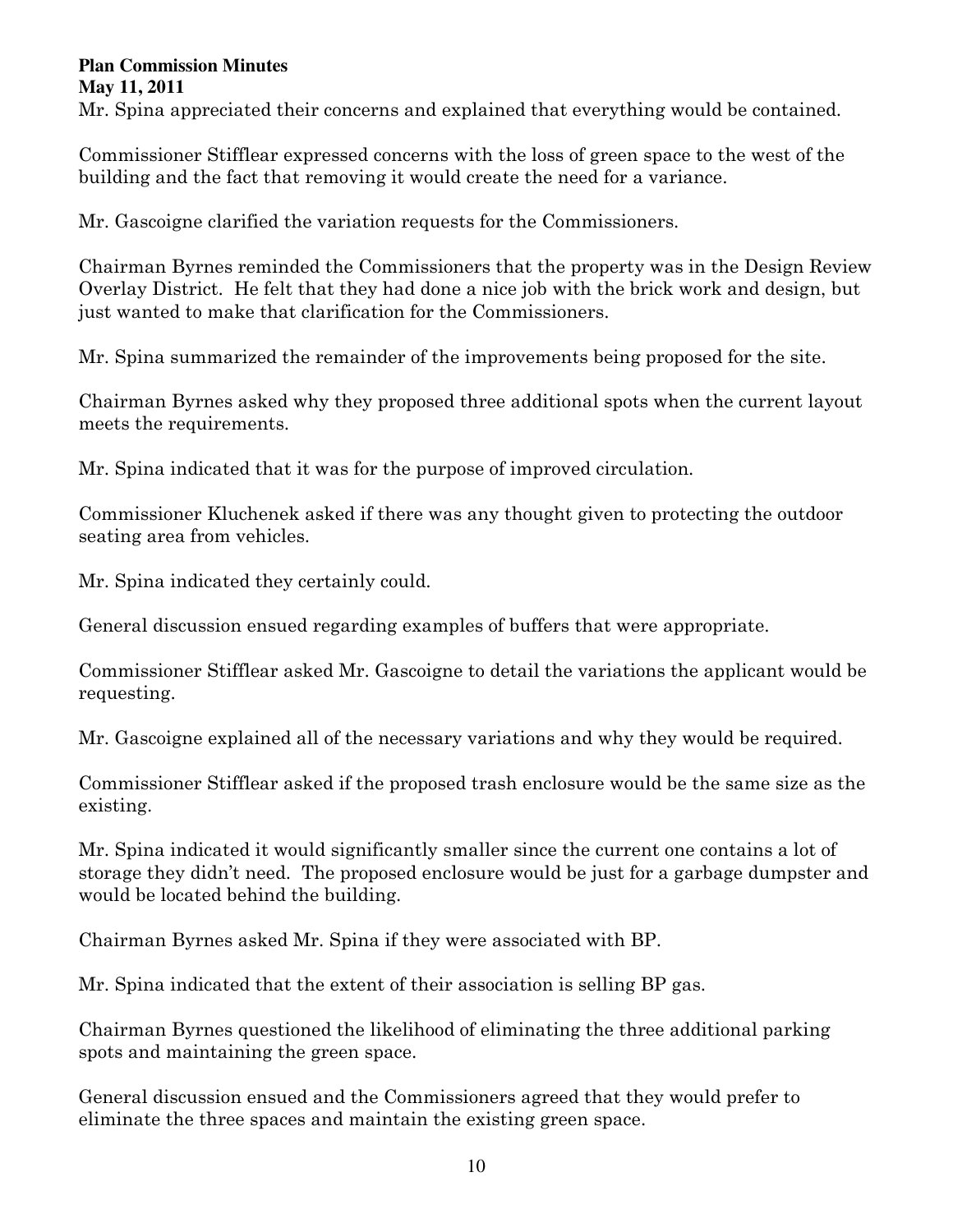Commissioner Moore expressed her satisfaction with the improvements to the monument sign but expressed concerns with the number of colors.

Mr. Gascoigne indicated that this would be treated like any other monument sign and each sign would be treated like a tenant panel which would allow three colors for each sign.

Commissioner Stifflear questioned the need for a separate sign for America's Dog.

Mr. Spina indicated that this would be a leased space and he believed that it would be important to them to have a corporate identity on the main monument sign.

General discussion ensued regarding general signage requirements.

Mr. Gascoigne indicated that generally and theoretically speaking, any tenant occupying a space on the site would be permitted to locate their sign on the larger monument sign however in situations like this it would come before the Plan Commission, ultimately making the approval regarding the number and size of the signs, their discretion.

Commissioner Kluchenek expressed his satisfaction that the sign would now be in compliance with the removal of the words "diesel" and "beer and wine".

General discussion ensued regarding how the existing sign compared to the proposed.

The applicant indicated that nothing in terms of the sign was changing other than replacing the internally illuminated box sign with brick and reducing the overall massing of the box.

Commissioner Crnovich confirmed the height of the existing sign and questioned if the proposed sign would require a variation.

Mr. Gascoigne explained that because the base of the sign was remaining and the only portion to be replaced was the box and they were only changing the material, the applicant has taken the position that this is a direct replacement of the sign portion. He then explained that if the Commission agreed with the applicant's position, they could approve the sign as a direct replacement. If they did not, and felt this was a new sign, they would have to obtain a variation for the height of the sign in addition to their other variation requests.

General discussion ensued regarding the illumination, materials and colors of the sign.

Chairman Byrnes expressed that overall he was very pleased with the improvements but expressed concern with the three additional parking spaces.

Mr. Spina appreciated the concern and was willing to remove the spaces but expressed interest in maintaining a drive aisle for garbage pick up.

Mr. Gascoigne indicated that if the Commission was comfortable with the drive aisle that could potentially satisfy the loading space requirement as well. He indicated that a